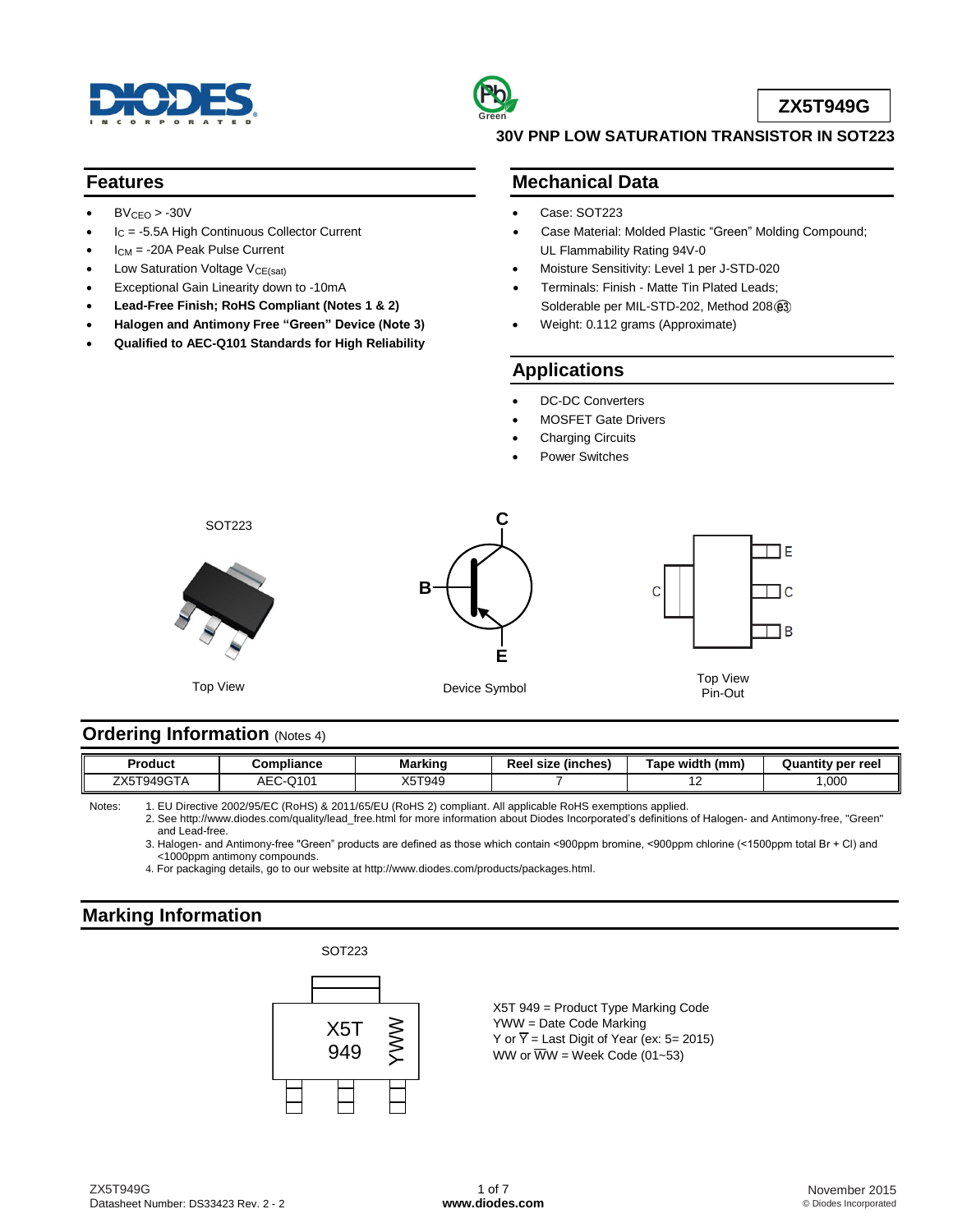

# **Absolute Maximum Ratings** (@T<sub>A</sub> = +25°C, unless otherwise specified.)

| <b>Characteristic</b>        | Symbol                 | Value  | Unit |
|------------------------------|------------------------|--------|------|
| Collector-Base Voltage       | V <sub>CBO</sub>       | -50    |      |
| Collector-Emitter Voltage    | <b>V<sub>CEO</sub></b> | $-30$  |      |
| Emitter-Base Voltage         | <b>VEBO</b>            |        |      |
| Continuous Collector Current | IС                     | $-5.5$ |      |
| llPeak Pulse Current         | <b>ICM</b>             | -20    |      |

# **Thermal Characteristics** (@TA = +25°C, unless otherwise specified.)

| Characteristic                          | Symbol   | Value           | Unit        |                    |
|-----------------------------------------|----------|-----------------|-------------|--------------------|
| <b>Power Dissipation</b>                | (Note 5) |                 | 3.0<br>24   | W                  |
| <b>Linear Derating Factor</b>           | (Note 6) | $P_D$           | 1.6<br>12.8 | $mW$ / $\degree$ C |
|                                         | (Note 5) | $R_{\theta$ JA  | 42          |                    |
| Thermal Resistance, Junction to Ambient | (Note 6) | $R_{\theta}$ JA | 78          | °C/W               |
| Thermal Resistance Junction to Lead     | (Note 7) | $R_{AJL}$       | 8.84        |                    |
| Operating and Storage Temperature Range | Tj. Tstg | $-55$ to $+150$ | °C          |                    |

## **ESD Ratings** (Note 8)

| Characteristic                             | Svmbol            | Value | Unit | <b>JEDEC Class</b> |
|--------------------------------------------|-------------------|-------|------|--------------------|
| Electrostatic Discharge - Human Body Model | <b>HBM</b><br>ESD | 4.000 |      | 3B                 |
| Electrostatic Discharge - Machine Model    | <b>ESD MM</b>     | 400   |      |                    |

Notes: 5. For a device mounted with the collector lead on 52mm x 52mm 2oz copper that is on a single-sided 1.6mm FR4 PCB; device is measured under still air conditions whilst operating in steady-state.

6. Same as Note 5, except the device is mounted on 25mm x 25mm 1oz copper.

7. Thermal resistance from junction to solder-point (at the end of the collector lead).

8. Refer to JEDEC specification JESD22-A114 and JESD22-A115.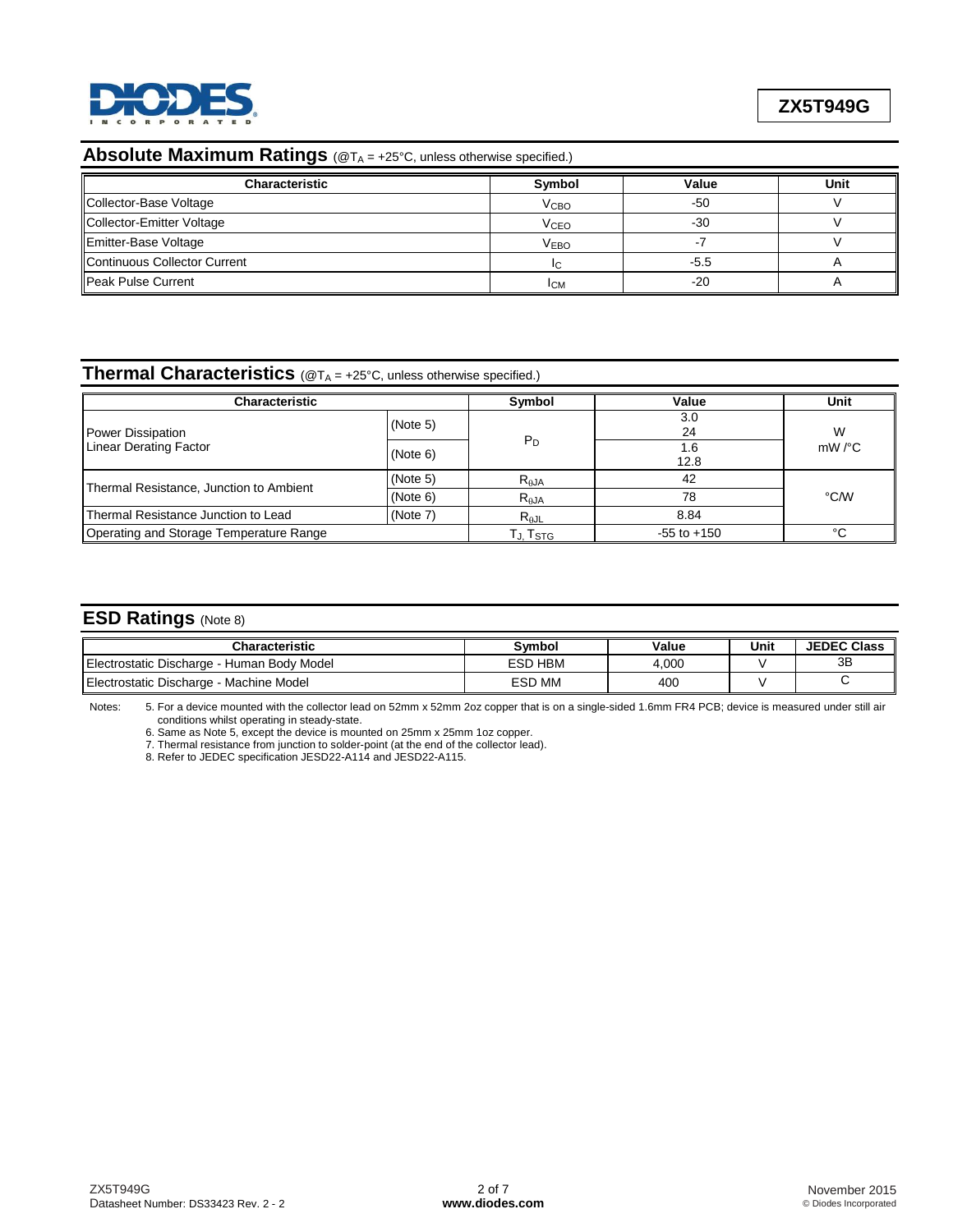

## **Thermal Characteristics and Derating Information**

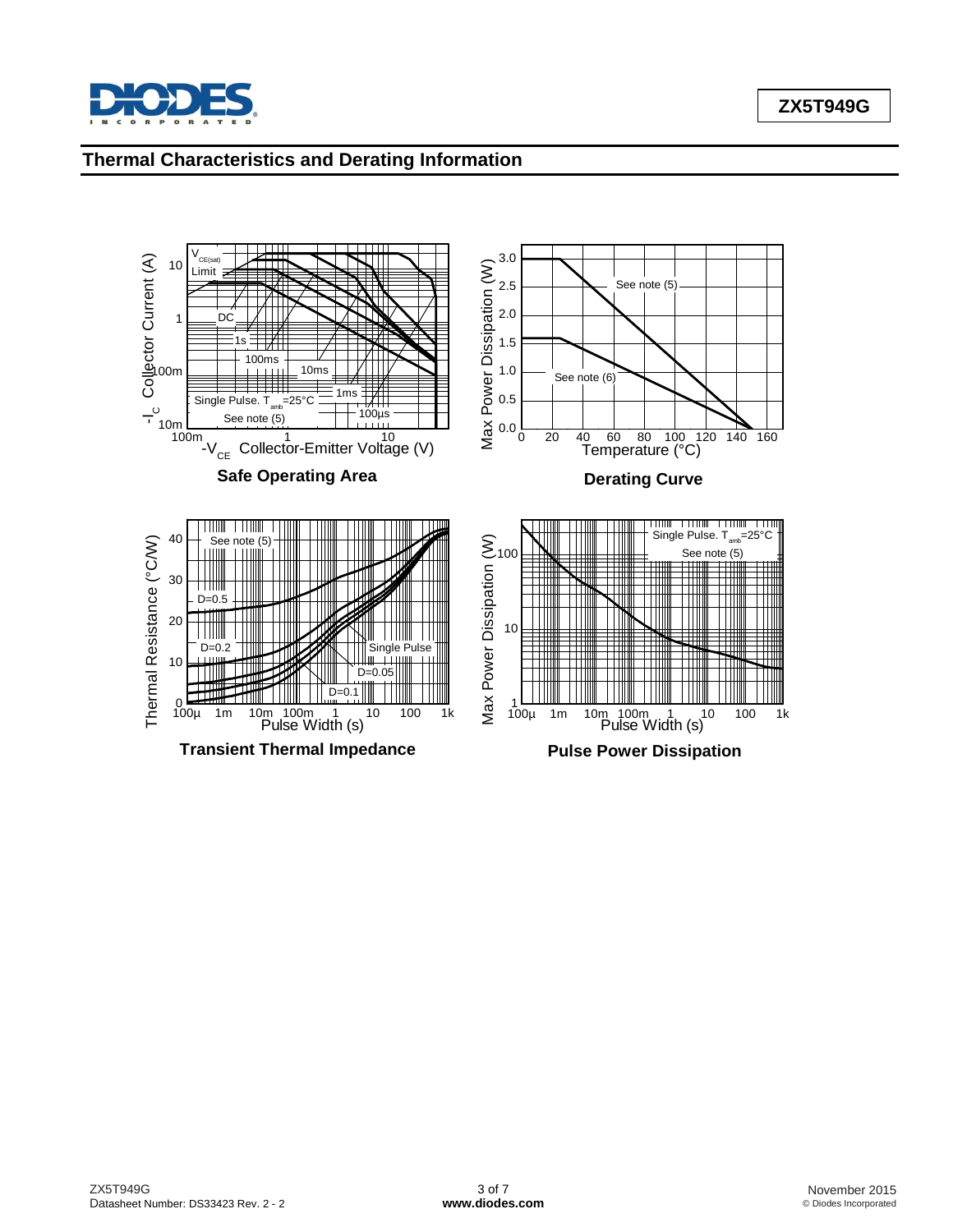

## **Electrical Characteristics** (@T<sub>A</sub> = +25°C, unless otherwise specified.)

| <b>Characteristic</b>                         | Symbol                  | Min            | Typ.     | Max             | Unit       | <b>Test Condition</b>                                      |
|-----------------------------------------------|-------------------------|----------------|----------|-----------------|------------|------------------------------------------------------------|
| Collector-Base Breakdown Voltage              | <b>BV<sub>CBO</sub></b> | $-50$          | $-70$    | $\blacksquare$  | V          | $I_C = -100 \mu A$                                         |
| Collector-Emitter Breakdown Voltage (Note 9)  | <b>BV<sub>CER</sub></b> | $-50$          | $-70$    | $\blacksquare$  | V          | $I_C = -1\mu A$ , $R_B \le 1k\Omega$                       |
| Collector-Emitter Breakdown Voltage (Note 9)  | <b>BV<sub>CEO</sub></b> | $-30$          | $-40$    | $\mathbf{r}$    | V          | $IC = -10mA$                                               |
| Emitter-Base Breakdown Voltage                | <b>BVEBO</b>            | $-7$           | -8       |                 | $\vee$     | $I_F = -100 \mu A$                                         |
| Collector Cut-Off Current                     | <b>ICBO</b>             |                | $<$ 1    | $-20$<br>$-0.5$ | nA<br>μA   | $V_{CB} = -40V$<br>$V_{CB} = -40V$ , $T_A = +100^{\circ}C$ |
|                                               | $I_{CER}$               |                | $<$ 1    | $-20$           | nA         | $V_{CB} = -40V$                                            |
| <b>Collector Cut-Off Current</b>              | $R \le 1k\Omega$        |                |          | $-0.5$          | μA         | $V_{CB} = -40V$ , $T_A = +100^{\circ}C$                    |
| Emitter Cut-Off Current                       | <b>IEBO</b>             | $\blacksquare$ | $<$ 1    | $-10$           | nA         | $V_{EB} = -6V$                                             |
|                                               | $h_{FE}$                | 100            | 225      |                 |            | $I_C = -10mA, V_{CE} = -1V$                                |
| DC Current Transfer Static Ratio (Note 9)     |                         | 100            | 200      | 300             |            | $I_C = -1A$ , $V_{CE} = -1V$                               |
|                                               |                         | 70             | 145      | $\blacksquare$  |            | $I_C = -5A$ , $V_{CE} = -1V$                               |
|                                               |                         | 10             | 20       | $\mathbf{r}$    |            | $I_C = -20A$ , $V_{CE} = -1V$                              |
|                                               | VCE(sat)                |                | $-30$    | $-45$           | mV         | $I_C = -0.5A$ , $I_B = -20mA$                              |
|                                               |                         |                | $-40$    | $-60$           |            | $I_C = -1A$ , $I_B = -100mA$                               |
| Collector-Emitter Saturation Voltage (Note 9) |                         | $\overline{a}$ | $-60$    | $-85$           |            | $I_C = -1A$ , $I_B = -20mA$                                |
|                                               |                         |                | $-70$    | $-90$           |            | $I_C = -2A$ , $I_B = -200mA$                               |
|                                               |                         |                | $-170$   | $-210$          |            | $I_C = -5.5A$ , $I_B = -500mA$                             |
| Base-Emitter Saturation Voltage (Note 9)      | $V_{BE(sat)}$           | $\blacksquare$ | $-1,030$ | $-1,130$        | mV         | $I_C = -5.5A$ , $I_B = -500mA$                             |
| Base-Emitter Turn-On Voltage (Note 9)         | $V_{BE(on)}$            | $\blacksquare$ | $-900$   | $-1,000$        | mV         | $I_C = -5.5A$ , $V_{CE} = -1V$                             |
| Transitional Frequency (Note 9)               | $f_T$                   |                | 110      |                 | <b>MHz</b> | $IC$ = -100mA, $VCF$ = -10V,<br>$f = 50MHz$                |
| Output Capacitance                            | C <sub>obo</sub>        | $\blacksquare$ | 83       | $\blacksquare$  | pF         | $V_{CB} = -10V$ , f = 1MHz                                 |
| Switching Time                                | ton                     | $\blacksquare$ | 43       |                 |            | $V_{CC}$ = -10V, $I_C$ = -1A.                              |
|                                               | t <sub>OFF</sub>        |                | 230      | $\overline{a}$  | ns         | $I_{B1} = -I_{B2} = -100$ mA                               |

Note: 9. Measured under pulsed conditions. Pulse width  $\leqslant$  300  $\mu$  s. Duty cycle  $\leqslant$  2%.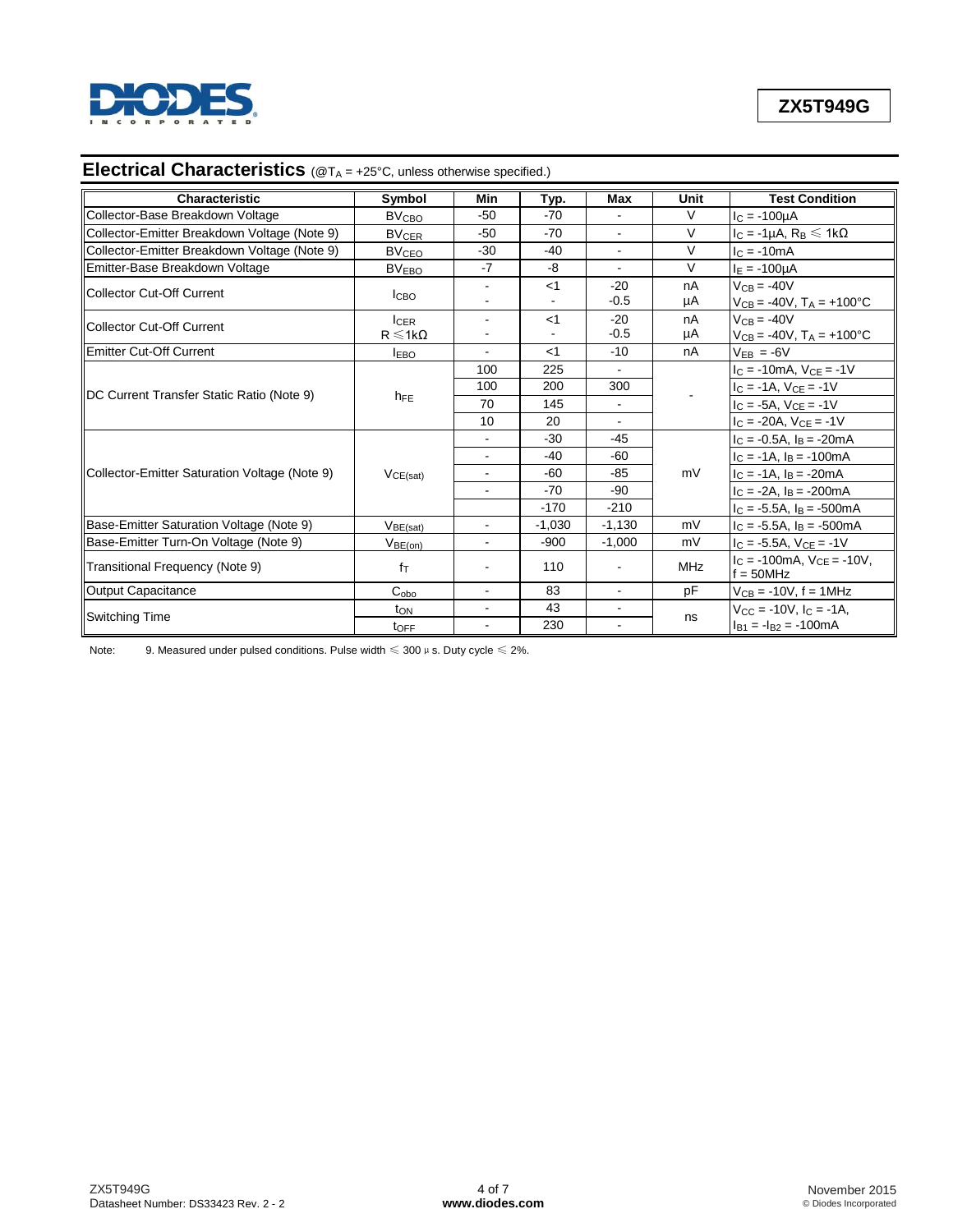

# **Typical Electrical Characteristics** (@TA = +25°C, unless otherwise specified.)

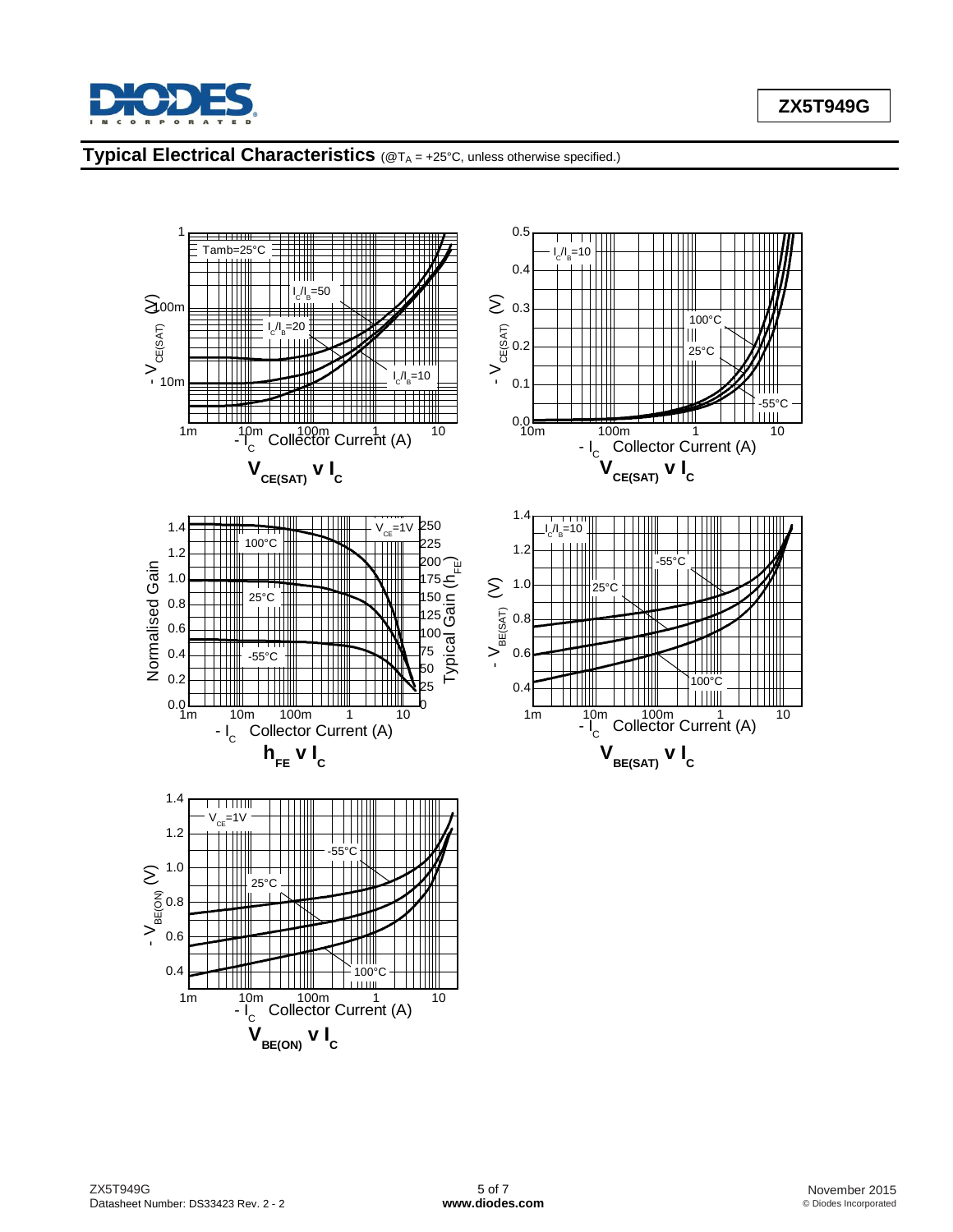

## **Package Outline Dimensions**

Please see AP02002 at [http://www.diodes.com/datasheets/ap02002.pdf fo](http://www.diodes.com/datasheets/ap02002.pdf)r the latest version.



| <b>SOT223</b> |       |      |      |  |  |
|---------------|-------|------|------|--|--|
| Dim           | Min   | Max  | Typ  |  |  |
| A             | 1.55  | 1.65 | 1.60 |  |  |
| A1            | 0.010 | 0.15 | 0.05 |  |  |
| b             | 0.60  | 0.80 | 0.70 |  |  |
| b1            | 2.90  | 3.10 | 3.00 |  |  |
| C             | 0.20  | 0.30 | 0.25 |  |  |
| D             | 6.45  | 6.55 | 6.50 |  |  |
| Е             | 3.45  | 3.55 | 3.50 |  |  |
| E1            | 6.90  | 7.10 | 7.00 |  |  |
| e             |       |      | 4.60 |  |  |
| е1            |       |      | 2.30 |  |  |
| L             | 0.85  | 1.05 | 0.95 |  |  |
| Q             | 0.84  | 0.94 | 0.89 |  |  |
| ıensions      |       |      |      |  |  |

## **Suggested Pad Layout**

Please see AP02001 at [http://www.diodes.com/datasheets/ap02001.pdf fo](http://www.diodes.com/datasheets/ap02001.pdf)r the latest version.



| <b>Dimensions</b> | Value (in mm) |
|-------------------|---------------|
| r                 | 2.30          |
| C1                | 6.40          |
| x                 | 1.20          |
| X <sub>1</sub>    | 3.30          |
|                   | 1.60          |
| Υ1                | 1.60          |
| Υ2                | 8.00          |